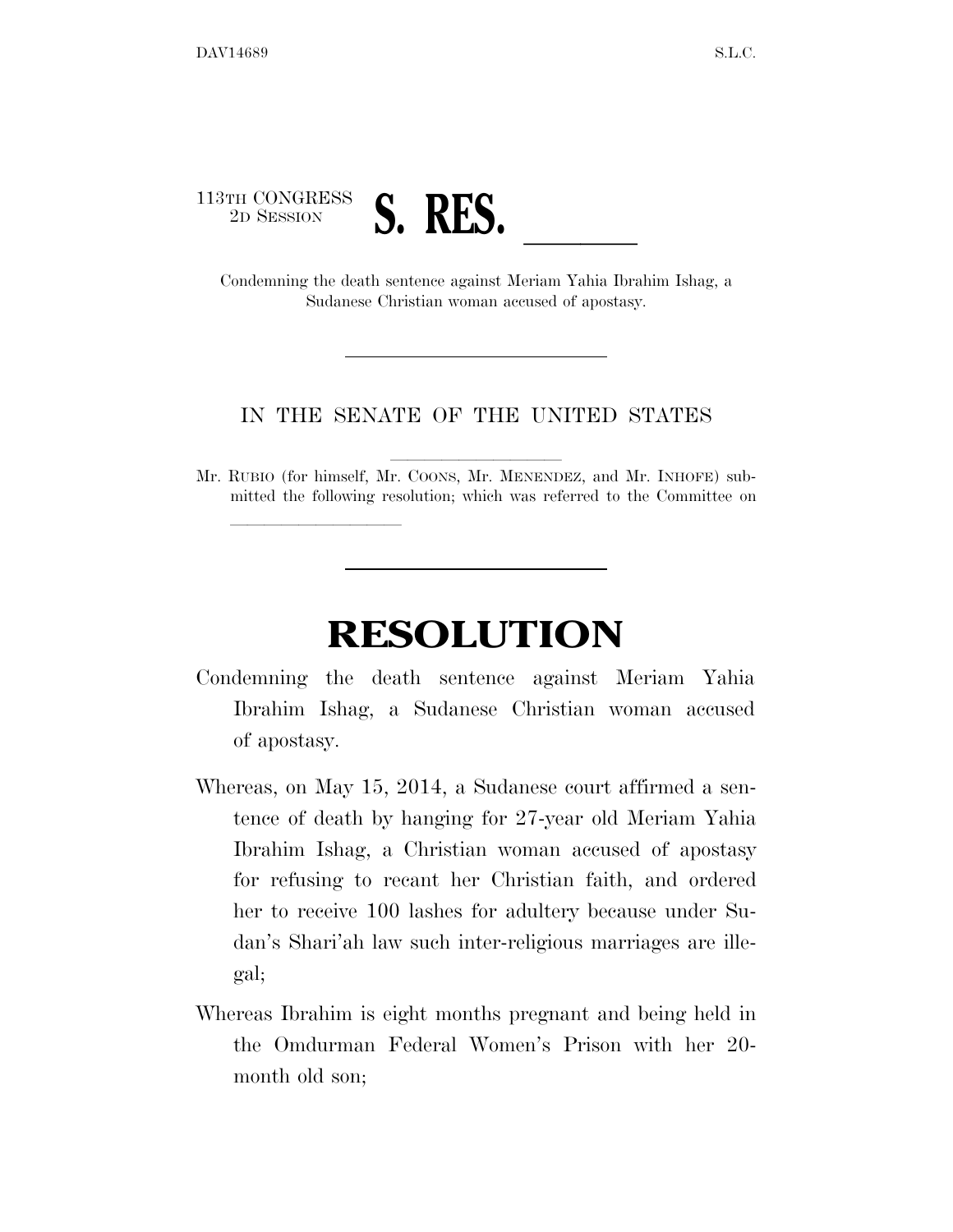- Whereas the Department of State has designated Sudan as a ''Country of Particular Concern'' under the International Religious Freedom Act of 1998 (Public Law 105–292) based on the government's systematic, ongoing, and egregious violations of religious freedom since 1999;
- Whereas the Sudanese 1991 Criminal Code allows for death sentences for apostasy, stoning for adultery, cross-amputations for theft, prison sentences for blasphemy, and floggings for undefined acts of ''indecency'';
- Whereas, according to the United States Commission on International Religious Freedom (USCIRF), the Government of Sudan, led by President Omar Hassan al-Bashir, continues to engage in systematic, ongoing, and egregious violations of religious freedom or belief, imposes a restrictive interpretation of Shari'ah law on Muslims and non-Muslims alike and, along with other National Congress Party leaders, President al-Bashir has stated that Sudan's new constitution, when drafted, will be based on its interpretation of Shari'ah;
- Whereas, according to USCIRF, since South Sudan's independence from Sudan in 2011, the number and severity of harsh Shari'ah-based judicial decisions in Sudan has increased, including sentences of amputation for theft and sentences of stoning for adultery;
- Whereas the United States Government has designated Sudan as a State Sponsor of Terrorism since August 12, 1993, for repeatedly providing support for acts of international terrorism;
- Whereas the Sudanese 2005 Interim Constitution states that ''[t]he State shall respect the religious rights to (a) wor-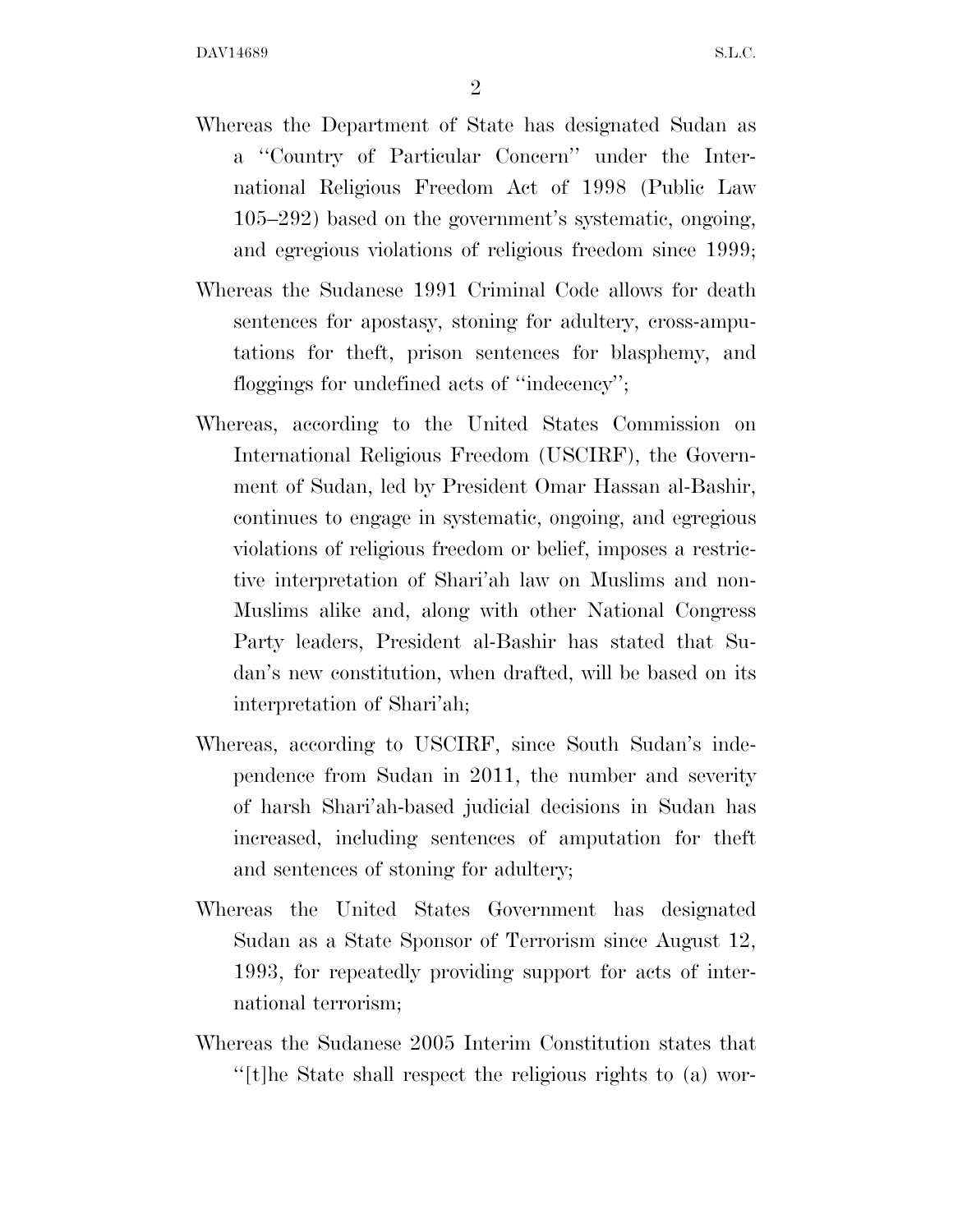ship or assemble in connection with any religion or belief'';

- Whereas the International Covenant on Civil and Political Rights, which the Government of Sudan has acceded, provides that ''everyone shall have the right to freedom of thought, conscience. and religion. This right shall include freedom to have or to adopt a religion or belief of his choice, and freedom, either individually or in community with others, and in public or private, to manifest his religion or belief in worship, observance, practice, and teaching.''.
- Whereas the Pew Research Center's Forum on Religion & Public Life found that, as of 2011, 10 percent of the 198 countries surveyed had apostasy laws which can, and have been, used to punish both Muslims and non-Muslims in countries such as Afghanistan, Pakistan, Morocco, and Sudan; and
- Whereas people have the right to practice their faith without fear of death or persecution: Now, therefore, be it
	- 1 *Resolved,* That the Senate—
- 2 (1) condemns the charge of apostasy and death 3 sentence of Meriam Yahia Ibrahim Ishag and calls 4 for immediate and unconditional release of her and 5 her son;
- 6 (2) encourages efforts by the United States 7 Government to support religious freedom within 8 Sudan, including by requiring, before normalizing 9 relations or lifting sanctions under the International 10 Religious Freedom Act of 1998 (Public Law 105–